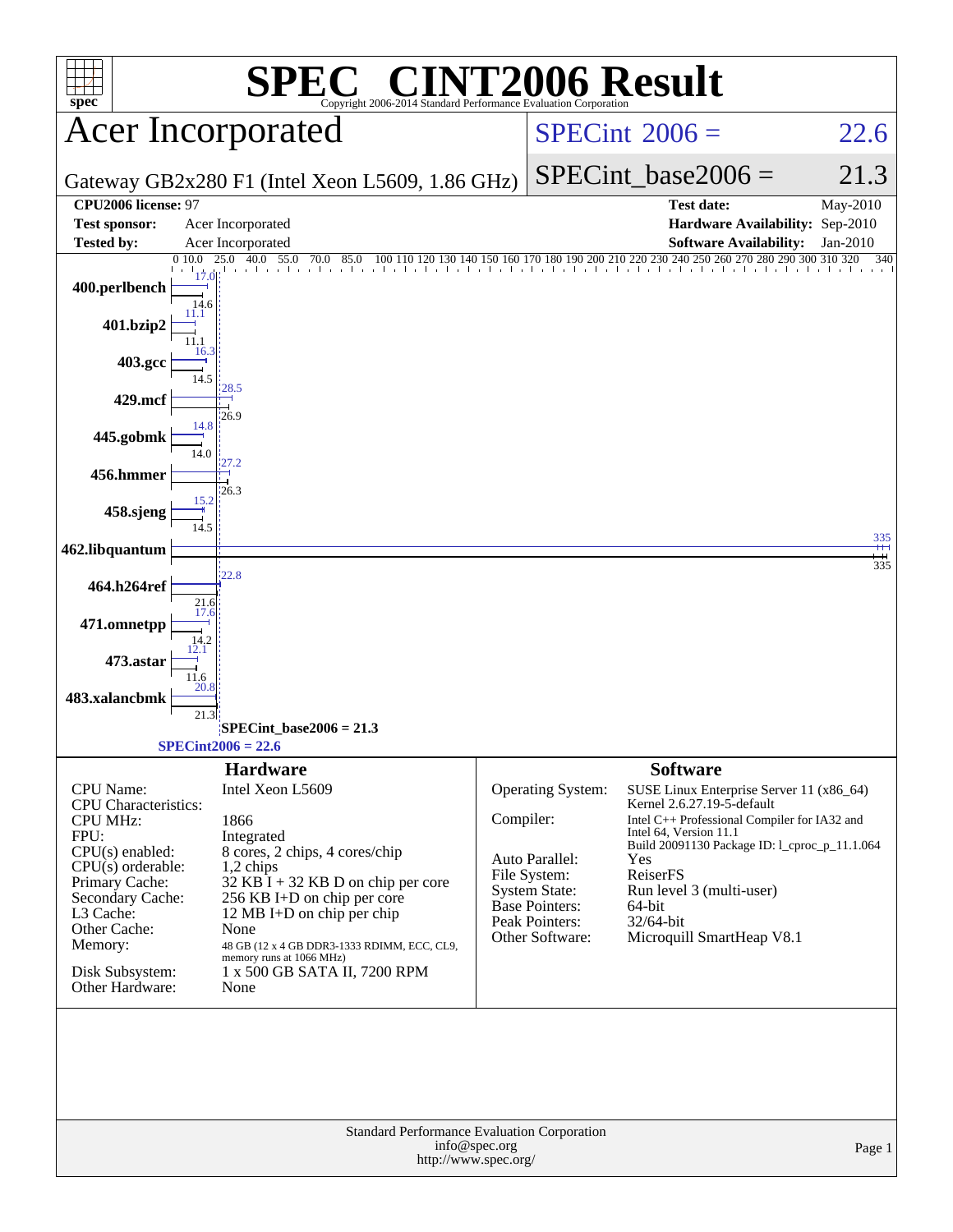

# **[SPEC CINT2006 Result](http://www.spec.org/auto/cpu2006/Docs/result-fields.html#SPECCINT2006Result)**

# Acer Incorporated

## $SPECint2006 = 22.6$  $SPECint2006 = 22.6$

Gateway GB2x280 F1 (Intel Xeon L5609, 1.86 GHz)

 $SPECTnt\_base2006 = 21.3$ **[CPU2006 license:](http://www.spec.org/auto/cpu2006/Docs/result-fields.html#CPU2006license)** 97 **[Test date:](http://www.spec.org/auto/cpu2006/Docs/result-fields.html#Testdate)** May-2010

**[Test sponsor:](http://www.spec.org/auto/cpu2006/Docs/result-fields.html#Testsponsor)** Acer Incorporated **[Hardware Availability:](http://www.spec.org/auto/cpu2006/Docs/result-fields.html#HardwareAvailability)** Sep-2010 **[Tested by:](http://www.spec.org/auto/cpu2006/Docs/result-fields.html#Testedby)** Acer Incorporated **[Software Availability:](http://www.spec.org/auto/cpu2006/Docs/result-fields.html#SoftwareAvailability)** Jan-2010

#### **[Results Table](http://www.spec.org/auto/cpu2006/Docs/result-fields.html#ResultsTable)**

|                         | <b>Base</b>                                                                                             |       |                |             |                |       |                | <b>Peak</b>  |                |              |                |              |  |  |
|-------------------------|---------------------------------------------------------------------------------------------------------|-------|----------------|-------------|----------------|-------|----------------|--------------|----------------|--------------|----------------|--------------|--|--|
| <b>Benchmark</b>        | <b>Seconds</b>                                                                                          | Ratio | <b>Seconds</b> | Ratio       | <b>Seconds</b> | Ratio | <b>Seconds</b> | <b>Ratio</b> | <b>Seconds</b> | <b>Ratio</b> | <b>Seconds</b> | <b>Ratio</b> |  |  |
| $ 400.\text{perlbench}$ | 667                                                                                                     | 14.6  | 668            | 14.6        | 673            | 14.5  | 576            | <b>17.0</b>  | 582            | 16.8         | 576            | 17.0         |  |  |
| 401.bzip2               | 870                                                                                                     | 11.1  | 872            | <b>11.1</b> | 876            | 11.0  | 869            | <u>11,1</u>  | 869            | 11.1         | 869            | 11.1         |  |  |
| $403.\text{gcc}$        | 555                                                                                                     | 14.5  | 554            | 14.5        | 556            | 14.5  | 494            | 16.3         | 498            | 16.2         | 493            | 16.3         |  |  |
| $429$ .mcf              | 339                                                                                                     | 26.9  | 339            | 26.9        | 340            | 26.8  | 323            | 28.2         | 319            | 28.6         | <b>320</b>     | 28.5         |  |  |
| $445$ .gobmk            | 750                                                                                                     | 14.0  | 749            | 14.0        | 750            | 14.0  | 707            | 14.8         | 710            | 14.8         | 709            | 14.8         |  |  |
| 456.hmmer               | 355                                                                                                     | 26.3  | 357            | 26.1        | 353            | 26.4  | 343            | 27.2         | 343            | 27.2         | 343            | 27.2         |  |  |
| $458$ .sjeng            | 832                                                                                                     | 14.5  | 831            | 14.6        | 833            | 14.5  | 794            | 15.2         | <u>795</u>     | 15.2         | 826            | 14.6         |  |  |
| 462.libquantum          | 61.8                                                                                                    | 335   | 61.4           | 337         | 62.6           | 331   | 61.8           | 335          | 62.2           | 333          | 61.2           | 338          |  |  |
| 464.h264ref             | 1025                                                                                                    | 21.6  | 1029           | 21.5        | 1024           | 21.6  | 970            | 22.8         | 970            | 22.8         | 972            | 22.8         |  |  |
| 471.omnetpp             | 440                                                                                                     | 14.2  | 440            | 14.2        | 441            | 14.2  | 355            | 17.6         | 356            | 17.6         | 356            | 17.6         |  |  |
| $ 473$ . astar          | 605                                                                                                     | 11.6  | 605            | 11.6        | 606            | 11.6  | 582            | 12.1         | 582            | <u>12.1</u>  | 582            | 12.1         |  |  |
| 483.xalancbmk           | 325                                                                                                     | 21.3  | 322            | 21.4        | 325            | 21.2  | 331            | 20.8         | 331            | 20.9         | 331            | 20.8         |  |  |
|                         | Recults appear in the order in which they were run. Rold underlined text indicates a median measurement |       |                |             |                |       |                |              |                |              |                |              |  |  |

sults appear in the [order in which they were run.](http://www.spec.org/auto/cpu2006/Docs/result-fields.html#RunOrder) Bold underlined text [indicates a median measurement.](http://www.spec.org/auto/cpu2006/Docs/result-fields.html#Median)

#### **[Operating System Notes](http://www.spec.org/auto/cpu2006/Docs/result-fields.html#OperatingSystemNotes)**

 'ulimit -s unlimited' was used to set the stack size to unlimited prior to run OMP\_NUM\_THREADS set to number of cores KMP\_AFFINITY set to granularity=fine,scatter

#### **[Platform Notes](http://www.spec.org/auto/cpu2006/Docs/result-fields.html#PlatformNotes)**

 Fan speed set to full Speed (ie. Enterprise Blade mode) with Smart Blade Console through CMM (Chassis Management Module)

#### **[General Notes](http://www.spec.org/auto/cpu2006/Docs/result-fields.html#GeneralNotes)**

Binaries were compiled on SLES 10 with Binutils 2.18.50.0.7.20080502

 The Acer AB2x280 F1, and Gateway GB2x280 F1 are electronically equivalent. This result was measured on Gateway GB2x280 F1.

# **[Base Compiler Invocation](http://www.spec.org/auto/cpu2006/Docs/result-fields.html#BaseCompilerInvocation)**

[C benchmarks](http://www.spec.org/auto/cpu2006/Docs/result-fields.html#Cbenchmarks): [icc -m64](http://www.spec.org/cpu2006/results/res2010q3/cpu2006-20100715-12387.flags.html#user_CCbase_intel_icc_64bit_f346026e86af2a669e726fe758c88044)

[C++ benchmarks:](http://www.spec.org/auto/cpu2006/Docs/result-fields.html#CXXbenchmarks) [icpc -m64](http://www.spec.org/cpu2006/results/res2010q3/cpu2006-20100715-12387.flags.html#user_CXXbase_intel_icpc_64bit_fc66a5337ce925472a5c54ad6a0de310)

> Standard Performance Evaluation Corporation [info@spec.org](mailto:info@spec.org) <http://www.spec.org/>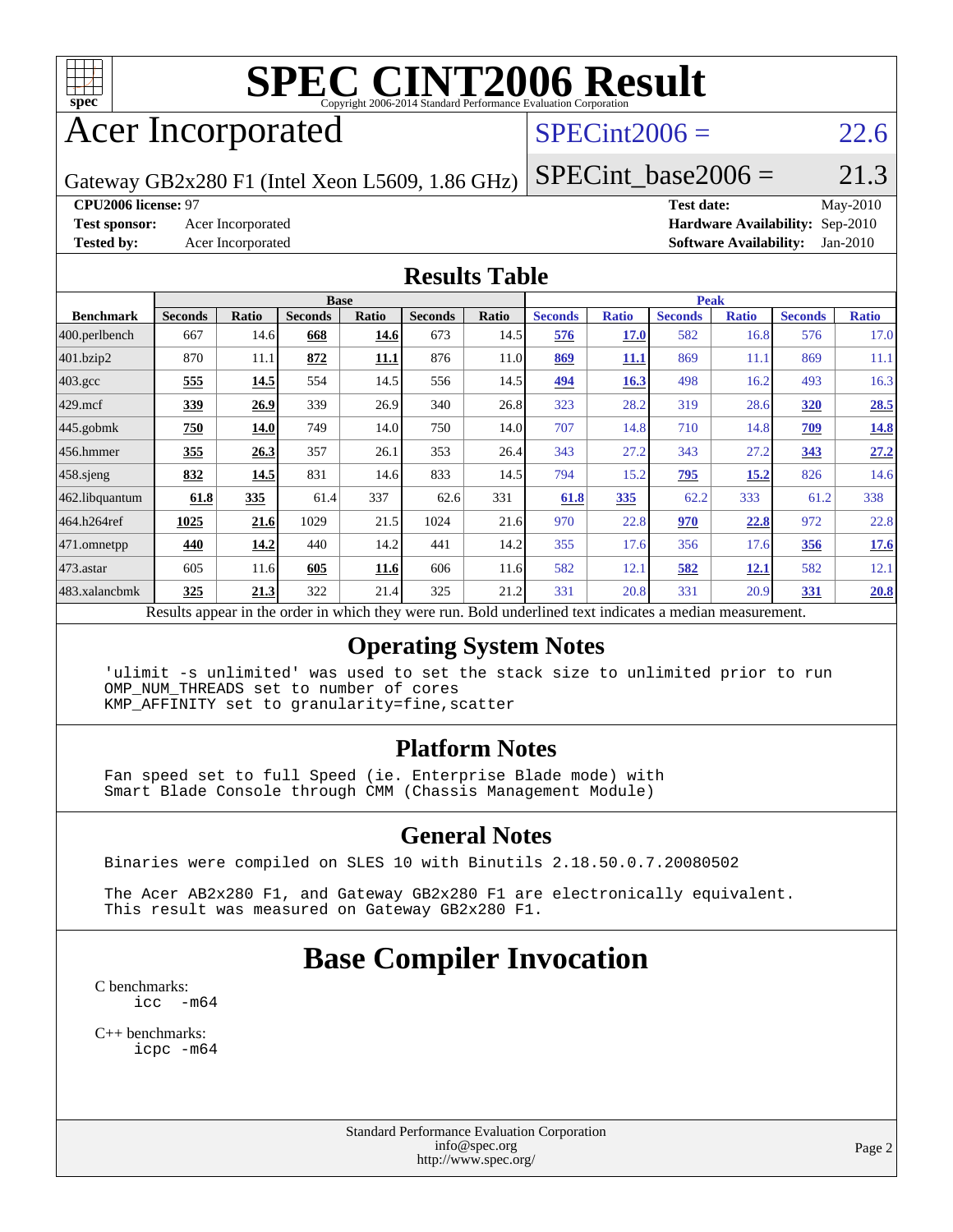

# **[SPEC CINT2006 Result](http://www.spec.org/auto/cpu2006/Docs/result-fields.html#SPECCINT2006Result)**

# Acer Incorporated

 $SPECint2006 = 22.6$  $SPECint2006 = 22.6$ 

Gateway GB2x280 F1 (Intel Xeon L5609, 1.86 GHz)

**[CPU2006 license:](http://www.spec.org/auto/cpu2006/Docs/result-fields.html#CPU2006license)** 97 **[Test date:](http://www.spec.org/auto/cpu2006/Docs/result-fields.html#Testdate)** May-2010 **[Test sponsor:](http://www.spec.org/auto/cpu2006/Docs/result-fields.html#Testsponsor)** Acer Incorporated **[Hardware Availability:](http://www.spec.org/auto/cpu2006/Docs/result-fields.html#HardwareAvailability)** Sep-2010 **[Tested by:](http://www.spec.org/auto/cpu2006/Docs/result-fields.html#Testedby)** Acer Incorporated **[Software Availability:](http://www.spec.org/auto/cpu2006/Docs/result-fields.html#SoftwareAvailability)** Jan-2010

SPECint base2006 =  $21.3$ 

## **[Base Portability Flags](http://www.spec.org/auto/cpu2006/Docs/result-fields.html#BasePortabilityFlags)**

 400.perlbench: [-DSPEC\\_CPU\\_LP64](http://www.spec.org/cpu2006/results/res2010q3/cpu2006-20100715-12387.flags.html#b400.perlbench_basePORTABILITY_DSPEC_CPU_LP64) [-DSPEC\\_CPU\\_LINUX\\_X64](http://www.spec.org/cpu2006/results/res2010q3/cpu2006-20100715-12387.flags.html#b400.perlbench_baseCPORTABILITY_DSPEC_CPU_LINUX_X64) 401.bzip2: [-DSPEC\\_CPU\\_LP64](http://www.spec.org/cpu2006/results/res2010q3/cpu2006-20100715-12387.flags.html#suite_basePORTABILITY401_bzip2_DSPEC_CPU_LP64) 403.gcc: [-DSPEC\\_CPU\\_LP64](http://www.spec.org/cpu2006/results/res2010q3/cpu2006-20100715-12387.flags.html#suite_basePORTABILITY403_gcc_DSPEC_CPU_LP64) 429.mcf: [-DSPEC\\_CPU\\_LP64](http://www.spec.org/cpu2006/results/res2010q3/cpu2006-20100715-12387.flags.html#suite_basePORTABILITY429_mcf_DSPEC_CPU_LP64) 445.gobmk: [-DSPEC\\_CPU\\_LP64](http://www.spec.org/cpu2006/results/res2010q3/cpu2006-20100715-12387.flags.html#suite_basePORTABILITY445_gobmk_DSPEC_CPU_LP64) 456.hmmer: [-DSPEC\\_CPU\\_LP64](http://www.spec.org/cpu2006/results/res2010q3/cpu2006-20100715-12387.flags.html#suite_basePORTABILITY456_hmmer_DSPEC_CPU_LP64) 458.sjeng: [-DSPEC\\_CPU\\_LP64](http://www.spec.org/cpu2006/results/res2010q3/cpu2006-20100715-12387.flags.html#suite_basePORTABILITY458_sjeng_DSPEC_CPU_LP64) 462.libquantum: [-DSPEC\\_CPU\\_LP64](http://www.spec.org/cpu2006/results/res2010q3/cpu2006-20100715-12387.flags.html#suite_basePORTABILITY462_libquantum_DSPEC_CPU_LP64) [-DSPEC\\_CPU\\_LINUX](http://www.spec.org/cpu2006/results/res2010q3/cpu2006-20100715-12387.flags.html#b462.libquantum_baseCPORTABILITY_DSPEC_CPU_LINUX) 464.h264ref: [-DSPEC\\_CPU\\_LP64](http://www.spec.org/cpu2006/results/res2010q3/cpu2006-20100715-12387.flags.html#suite_basePORTABILITY464_h264ref_DSPEC_CPU_LP64) 471.omnetpp: [-DSPEC\\_CPU\\_LP64](http://www.spec.org/cpu2006/results/res2010q3/cpu2006-20100715-12387.flags.html#suite_basePORTABILITY471_omnetpp_DSPEC_CPU_LP64) 473.astar: [-DSPEC\\_CPU\\_LP64](http://www.spec.org/cpu2006/results/res2010q3/cpu2006-20100715-12387.flags.html#suite_basePORTABILITY473_astar_DSPEC_CPU_LP64) 483.xalancbmk: [-DSPEC\\_CPU\\_LP64](http://www.spec.org/cpu2006/results/res2010q3/cpu2006-20100715-12387.flags.html#suite_basePORTABILITY483_xalancbmk_DSPEC_CPU_LP64) [-DSPEC\\_CPU\\_LINUX](http://www.spec.org/cpu2006/results/res2010q3/cpu2006-20100715-12387.flags.html#b483.xalancbmk_baseCXXPORTABILITY_DSPEC_CPU_LINUX)

### **[Base Optimization Flags](http://www.spec.org/auto/cpu2006/Docs/result-fields.html#BaseOptimizationFlags)**

[C benchmarks](http://www.spec.org/auto/cpu2006/Docs/result-fields.html#Cbenchmarks):

[-xSSE4.2](http://www.spec.org/cpu2006/results/res2010q3/cpu2006-20100715-12387.flags.html#user_CCbase_f-xSSE42_f91528193cf0b216347adb8b939d4107) [-ipo](http://www.spec.org/cpu2006/results/res2010q3/cpu2006-20100715-12387.flags.html#user_CCbase_f-ipo) [-O3](http://www.spec.org/cpu2006/results/res2010q3/cpu2006-20100715-12387.flags.html#user_CCbase_f-O3) [-no-prec-div](http://www.spec.org/cpu2006/results/res2010q3/cpu2006-20100715-12387.flags.html#user_CCbase_f-no-prec-div) [-static](http://www.spec.org/cpu2006/results/res2010q3/cpu2006-20100715-12387.flags.html#user_CCbase_f-static) [-parallel](http://www.spec.org/cpu2006/results/res2010q3/cpu2006-20100715-12387.flags.html#user_CCbase_f-parallel) [-opt-prefetch](http://www.spec.org/cpu2006/results/res2010q3/cpu2006-20100715-12387.flags.html#user_CCbase_f-opt-prefetch)

[C++ benchmarks:](http://www.spec.org/auto/cpu2006/Docs/result-fields.html#CXXbenchmarks)

```
-xSSE4.2 -ipo -O3 -no-prec-div -opt-prefetch -Wl,-z,muldefs
-L/home/cmplr/usr3/alrahate/cpu2006.1.1.ic11.1/libic11.1-64bit -lsmartheap64
```
#### **[Base Other Flags](http://www.spec.org/auto/cpu2006/Docs/result-fields.html#BaseOtherFlags)**

[C benchmarks](http://www.spec.org/auto/cpu2006/Docs/result-fields.html#Cbenchmarks):

403.gcc: [-Dalloca=\\_alloca](http://www.spec.org/cpu2006/results/res2010q3/cpu2006-20100715-12387.flags.html#b403.gcc_baseEXTRA_CFLAGS_Dalloca_be3056838c12de2578596ca5467af7f3)

# **[Peak Compiler Invocation](http://www.spec.org/auto/cpu2006/Docs/result-fields.html#PeakCompilerInvocation)**

[C benchmarks \(except as noted below\)](http://www.spec.org/auto/cpu2006/Docs/result-fields.html#Cbenchmarksexceptasnotedbelow):

icc  $-m64$ 

400.perlbench: [icc -m32](http://www.spec.org/cpu2006/results/res2010q3/cpu2006-20100715-12387.flags.html#user_peakCCLD400_perlbench_intel_icc_32bit_a6a621f8d50482236b970c6ac5f55f93)

429.mcf: [icc -m32](http://www.spec.org/cpu2006/results/res2010q3/cpu2006-20100715-12387.flags.html#user_peakCCLD429_mcf_intel_icc_32bit_a6a621f8d50482236b970c6ac5f55f93)

445.gobmk: [icc -m32](http://www.spec.org/cpu2006/results/res2010q3/cpu2006-20100715-12387.flags.html#user_peakCCLD445_gobmk_intel_icc_32bit_a6a621f8d50482236b970c6ac5f55f93)

464.h264ref: [icc -m32](http://www.spec.org/cpu2006/results/res2010q3/cpu2006-20100715-12387.flags.html#user_peakCCLD464_h264ref_intel_icc_32bit_a6a621f8d50482236b970c6ac5f55f93)

[C++ benchmarks \(except as noted below\):](http://www.spec.org/auto/cpu2006/Docs/result-fields.html#CXXbenchmarksexceptasnotedbelow) [icpc -m32](http://www.spec.org/cpu2006/results/res2010q3/cpu2006-20100715-12387.flags.html#user_CXXpeak_intel_icpc_32bit_4e5a5ef1a53fd332b3c49e69c3330699)

Continued on next page

Standard Performance Evaluation Corporation [info@spec.org](mailto:info@spec.org) <http://www.spec.org/>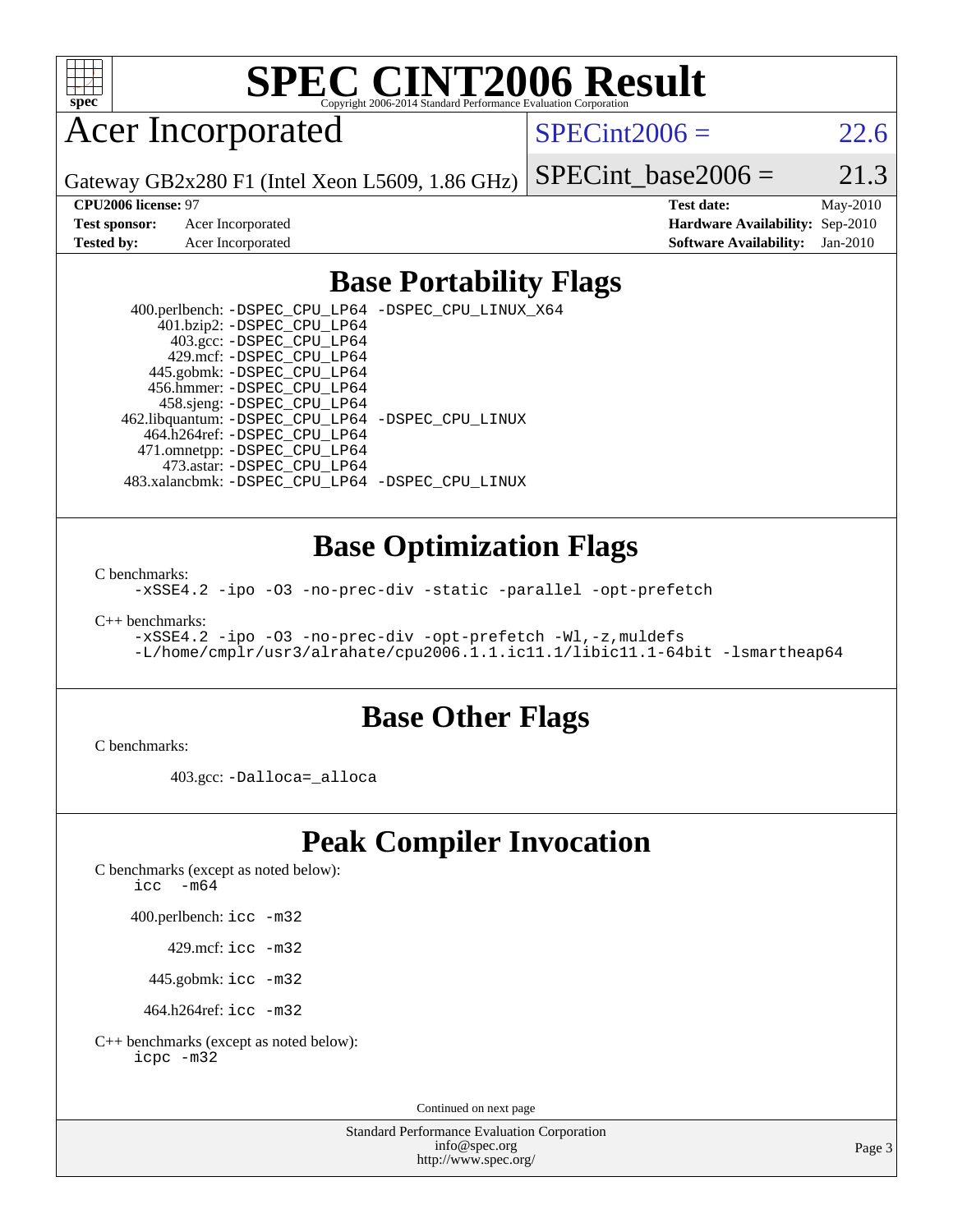

# **[SPEC CINT2006 Result](http://www.spec.org/auto/cpu2006/Docs/result-fields.html#SPECCINT2006Result)**

Acer Incorporated

 $SPECint2006 = 22.6$  $SPECint2006 = 22.6$ 

Gateway GB2x280 F1 (Intel Xeon L5609, 1.86 GHz)

SPECint base2006 =  $21.3$ 

**[CPU2006 license:](http://www.spec.org/auto/cpu2006/Docs/result-fields.html#CPU2006license)** 97 **[Test date:](http://www.spec.org/auto/cpu2006/Docs/result-fields.html#Testdate)** May-2010 **[Test sponsor:](http://www.spec.org/auto/cpu2006/Docs/result-fields.html#Testsponsor)** Acer Incorporated **[Hardware Availability:](http://www.spec.org/auto/cpu2006/Docs/result-fields.html#HardwareAvailability)** Sep-2010 **[Tested by:](http://www.spec.org/auto/cpu2006/Docs/result-fields.html#Testedby)** Acer Incorporated **[Software Availability:](http://www.spec.org/auto/cpu2006/Docs/result-fields.html#SoftwareAvailability)** Jan-2010

# **[Peak Compiler Invocation \(Continued\)](http://www.spec.org/auto/cpu2006/Docs/result-fields.html#PeakCompilerInvocation)**

473.astar: [icpc -m64](http://www.spec.org/cpu2006/results/res2010q3/cpu2006-20100715-12387.flags.html#user_peakCXXLD473_astar_intel_icpc_64bit_fc66a5337ce925472a5c54ad6a0de310)

## **[Peak Portability Flags](http://www.spec.org/auto/cpu2006/Docs/result-fields.html#PeakPortabilityFlags)**

 400.perlbench: [-DSPEC\\_CPU\\_LINUX\\_IA32](http://www.spec.org/cpu2006/results/res2010q3/cpu2006-20100715-12387.flags.html#b400.perlbench_peakCPORTABILITY_DSPEC_CPU_LINUX_IA32) 401.bzip2: [-DSPEC\\_CPU\\_LP64](http://www.spec.org/cpu2006/results/res2010q3/cpu2006-20100715-12387.flags.html#suite_peakPORTABILITY401_bzip2_DSPEC_CPU_LP64)

 403.gcc: [-DSPEC\\_CPU\\_LP64](http://www.spec.org/cpu2006/results/res2010q3/cpu2006-20100715-12387.flags.html#suite_peakPORTABILITY403_gcc_DSPEC_CPU_LP64) 456.hmmer: [-DSPEC\\_CPU\\_LP64](http://www.spec.org/cpu2006/results/res2010q3/cpu2006-20100715-12387.flags.html#suite_peakPORTABILITY456_hmmer_DSPEC_CPU_LP64) 458.sjeng: [-DSPEC\\_CPU\\_LP64](http://www.spec.org/cpu2006/results/res2010q3/cpu2006-20100715-12387.flags.html#suite_peakPORTABILITY458_sjeng_DSPEC_CPU_LP64) 462.libquantum: [-DSPEC\\_CPU\\_LP64](http://www.spec.org/cpu2006/results/res2010q3/cpu2006-20100715-12387.flags.html#suite_peakPORTABILITY462_libquantum_DSPEC_CPU_LP64) [-DSPEC\\_CPU\\_LINUX](http://www.spec.org/cpu2006/results/res2010q3/cpu2006-20100715-12387.flags.html#b462.libquantum_peakCPORTABILITY_DSPEC_CPU_LINUX) 473.astar: [-DSPEC\\_CPU\\_LP64](http://www.spec.org/cpu2006/results/res2010q3/cpu2006-20100715-12387.flags.html#suite_peakPORTABILITY473_astar_DSPEC_CPU_LP64) 483.xalancbmk: [-DSPEC\\_CPU\\_LINUX](http://www.spec.org/cpu2006/results/res2010q3/cpu2006-20100715-12387.flags.html#b483.xalancbmk_peakCXXPORTABILITY_DSPEC_CPU_LINUX)

# **[Peak Optimization Flags](http://www.spec.org/auto/cpu2006/Docs/result-fields.html#PeakOptimizationFlags)**

[C benchmarks](http://www.spec.org/auto/cpu2006/Docs/result-fields.html#Cbenchmarks):

 400.perlbench: [-xSSE4.2](http://www.spec.org/cpu2006/results/res2010q3/cpu2006-20100715-12387.flags.html#user_peakPASS2_CFLAGSPASS2_LDCFLAGS400_perlbench_f-xSSE42_f91528193cf0b216347adb8b939d4107)(pass 2) [-prof-gen](http://www.spec.org/cpu2006/results/res2010q3/cpu2006-20100715-12387.flags.html#user_peakPASS1_CFLAGSPASS1_LDCFLAGS400_perlbench_prof_gen_e43856698f6ca7b7e442dfd80e94a8fc)(pass 1) [-ipo](http://www.spec.org/cpu2006/results/res2010q3/cpu2006-20100715-12387.flags.html#user_peakPASS2_CFLAGSPASS2_LDCFLAGS400_perlbench_f-ipo)(pass 2) [-O3](http://www.spec.org/cpu2006/results/res2010q3/cpu2006-20100715-12387.flags.html#user_peakPASS2_CFLAGSPASS2_LDCFLAGS400_perlbench_f-O3)(pass 2) [-no-prec-div](http://www.spec.org/cpu2006/results/res2010q3/cpu2006-20100715-12387.flags.html#user_peakPASS2_CFLAGSPASS2_LDCFLAGS400_perlbench_f-no-prec-div)(pass 2) [-static](http://www.spec.org/cpu2006/results/res2010q3/cpu2006-20100715-12387.flags.html#user_peakPASS2_CFLAGSPASS2_LDCFLAGS400_perlbench_f-static)(pass 2) [-prof-use](http://www.spec.org/cpu2006/results/res2010q3/cpu2006-20100715-12387.flags.html#user_peakPASS2_CFLAGSPASS2_LDCFLAGS400_perlbench_prof_use_bccf7792157ff70d64e32fe3e1250b55)(pass 2) [-ansi-alias](http://www.spec.org/cpu2006/results/res2010q3/cpu2006-20100715-12387.flags.html#user_peakCOPTIMIZE400_perlbench_f-ansi-alias) [-opt-prefetch](http://www.spec.org/cpu2006/results/res2010q3/cpu2006-20100715-12387.flags.html#user_peakCOPTIMIZE400_perlbench_f-opt-prefetch) 401.bzip2: [-xSSE4.2](http://www.spec.org/cpu2006/results/res2010q3/cpu2006-20100715-12387.flags.html#user_peakPASS2_CFLAGSPASS2_LDCFLAGS401_bzip2_f-xSSE42_f91528193cf0b216347adb8b939d4107)(pass 2) [-prof-gen](http://www.spec.org/cpu2006/results/res2010q3/cpu2006-20100715-12387.flags.html#user_peakPASS1_CFLAGSPASS1_LDCFLAGS401_bzip2_prof_gen_e43856698f6ca7b7e442dfd80e94a8fc)(pass 1) [-ipo](http://www.spec.org/cpu2006/results/res2010q3/cpu2006-20100715-12387.flags.html#user_peakPASS2_CFLAGSPASS2_LDCFLAGS401_bzip2_f-ipo)(pass 2) [-O3](http://www.spec.org/cpu2006/results/res2010q3/cpu2006-20100715-12387.flags.html#user_peakPASS2_CFLAGSPASS2_LDCFLAGS401_bzip2_f-O3)(pass 2) [-no-prec-div](http://www.spec.org/cpu2006/results/res2010q3/cpu2006-20100715-12387.flags.html#user_peakCOPTIMIZEPASS2_CFLAGSPASS2_LDCFLAGS401_bzip2_f-no-prec-div) [-static](http://www.spec.org/cpu2006/results/res2010q3/cpu2006-20100715-12387.flags.html#user_peakPASS2_CFLAGSPASS2_LDCFLAGS401_bzip2_f-static)(pass 2) [-prof-use](http://www.spec.org/cpu2006/results/res2010q3/cpu2006-20100715-12387.flags.html#user_peakPASS2_CFLAGSPASS2_LDCFLAGS401_bzip2_prof_use_bccf7792157ff70d64e32fe3e1250b55)(pass 2) [-auto-ilp32](http://www.spec.org/cpu2006/results/res2010q3/cpu2006-20100715-12387.flags.html#user_peakCOPTIMIZE401_bzip2_f-auto-ilp32) [-opt-prefetch](http://www.spec.org/cpu2006/results/res2010q3/cpu2006-20100715-12387.flags.html#user_peakCOPTIMIZE401_bzip2_f-opt-prefetch) [-ansi-alias](http://www.spec.org/cpu2006/results/res2010q3/cpu2006-20100715-12387.flags.html#user_peakCOPTIMIZE401_bzip2_f-ansi-alias) 403.gcc: [-xSSE4.2](http://www.spec.org/cpu2006/results/res2010q3/cpu2006-20100715-12387.flags.html#user_peakCOPTIMIZE403_gcc_f-xSSE42_f91528193cf0b216347adb8b939d4107) [-ipo](http://www.spec.org/cpu2006/results/res2010q3/cpu2006-20100715-12387.flags.html#user_peakCOPTIMIZE403_gcc_f-ipo) [-O3](http://www.spec.org/cpu2006/results/res2010q3/cpu2006-20100715-12387.flags.html#user_peakCOPTIMIZE403_gcc_f-O3) [-no-prec-div](http://www.spec.org/cpu2006/results/res2010q3/cpu2006-20100715-12387.flags.html#user_peakCOPTIMIZE403_gcc_f-no-prec-div) [-static](http://www.spec.org/cpu2006/results/res2010q3/cpu2006-20100715-12387.flags.html#user_peakCOPTIMIZE403_gcc_f-static) [-inline-calloc](http://www.spec.org/cpu2006/results/res2010q3/cpu2006-20100715-12387.flags.html#user_peakCOPTIMIZE403_gcc_f-inline-calloc) [-opt-malloc-options=3](http://www.spec.org/cpu2006/results/res2010q3/cpu2006-20100715-12387.flags.html#user_peakCOPTIMIZE403_gcc_f-opt-malloc-options_13ab9b803cf986b4ee62f0a5998c2238) [-auto-ilp32](http://www.spec.org/cpu2006/results/res2010q3/cpu2006-20100715-12387.flags.html#user_peakCOPTIMIZE403_gcc_f-auto-ilp32) 429.mcf: [-xSSE4.2](http://www.spec.org/cpu2006/results/res2010q3/cpu2006-20100715-12387.flags.html#user_peakCOPTIMIZE429_mcf_f-xSSE42_f91528193cf0b216347adb8b939d4107) [-ipo](http://www.spec.org/cpu2006/results/res2010q3/cpu2006-20100715-12387.flags.html#user_peakCOPTIMIZE429_mcf_f-ipo) [-O3](http://www.spec.org/cpu2006/results/res2010q3/cpu2006-20100715-12387.flags.html#user_peakCOPTIMIZE429_mcf_f-O3) [-no-prec-div](http://www.spec.org/cpu2006/results/res2010q3/cpu2006-20100715-12387.flags.html#user_peakCOPTIMIZE429_mcf_f-no-prec-div) [-static](http://www.spec.org/cpu2006/results/res2010q3/cpu2006-20100715-12387.flags.html#user_peakCOPTIMIZE429_mcf_f-static) [-opt-prefetch](http://www.spec.org/cpu2006/results/res2010q3/cpu2006-20100715-12387.flags.html#user_peakCOPTIMIZE429_mcf_f-opt-prefetch) 445.gobmk: [-xSSE4.2](http://www.spec.org/cpu2006/results/res2010q3/cpu2006-20100715-12387.flags.html#user_peakPASS2_CFLAGSPASS2_LDCFLAGS445_gobmk_f-xSSE42_f91528193cf0b216347adb8b939d4107)(pass 2) [-prof-gen](http://www.spec.org/cpu2006/results/res2010q3/cpu2006-20100715-12387.flags.html#user_peakPASS1_CFLAGSPASS1_LDCFLAGS445_gobmk_prof_gen_e43856698f6ca7b7e442dfd80e94a8fc)(pass 1) [-prof-use](http://www.spec.org/cpu2006/results/res2010q3/cpu2006-20100715-12387.flags.html#user_peakPASS2_CFLAGSPASS2_LDCFLAGS445_gobmk_prof_use_bccf7792157ff70d64e32fe3e1250b55)(pass 2) [-O2](http://www.spec.org/cpu2006/results/res2010q3/cpu2006-20100715-12387.flags.html#user_peakCOPTIMIZE445_gobmk_f-O2) [-ipo](http://www.spec.org/cpu2006/results/res2010q3/cpu2006-20100715-12387.flags.html#user_peakCOPTIMIZE445_gobmk_f-ipo) [-no-prec-div](http://www.spec.org/cpu2006/results/res2010q3/cpu2006-20100715-12387.flags.html#user_peakCOPTIMIZE445_gobmk_f-no-prec-div) [-ansi-alias](http://www.spec.org/cpu2006/results/res2010q3/cpu2006-20100715-12387.flags.html#user_peakCOPTIMIZE445_gobmk_f-ansi-alias) 456.hmmer: [-xSSE4.2](http://www.spec.org/cpu2006/results/res2010q3/cpu2006-20100715-12387.flags.html#user_peakCOPTIMIZE456_hmmer_f-xSSE42_f91528193cf0b216347adb8b939d4107) [-ipo](http://www.spec.org/cpu2006/results/res2010q3/cpu2006-20100715-12387.flags.html#user_peakCOPTIMIZE456_hmmer_f-ipo) [-O3](http://www.spec.org/cpu2006/results/res2010q3/cpu2006-20100715-12387.flags.html#user_peakCOPTIMIZE456_hmmer_f-O3) [-no-prec-div](http://www.spec.org/cpu2006/results/res2010q3/cpu2006-20100715-12387.flags.html#user_peakCOPTIMIZE456_hmmer_f-no-prec-div) [-static](http://www.spec.org/cpu2006/results/res2010q3/cpu2006-20100715-12387.flags.html#user_peakCOPTIMIZE456_hmmer_f-static) [-unroll2](http://www.spec.org/cpu2006/results/res2010q3/cpu2006-20100715-12387.flags.html#user_peakCOPTIMIZE456_hmmer_f-unroll_784dae83bebfb236979b41d2422d7ec2) [-ansi-alias](http://www.spec.org/cpu2006/results/res2010q3/cpu2006-20100715-12387.flags.html#user_peakCOPTIMIZE456_hmmer_f-ansi-alias) [-auto-ilp32](http://www.spec.org/cpu2006/results/res2010q3/cpu2006-20100715-12387.flags.html#user_peakCOPTIMIZE456_hmmer_f-auto-ilp32) 458.sjeng: [-xSSE4.2](http://www.spec.org/cpu2006/results/res2010q3/cpu2006-20100715-12387.flags.html#user_peakPASS2_CFLAGSPASS2_LDCFLAGS458_sjeng_f-xSSE42_f91528193cf0b216347adb8b939d4107)(pass 2) [-prof-gen](http://www.spec.org/cpu2006/results/res2010q3/cpu2006-20100715-12387.flags.html#user_peakPASS1_CFLAGSPASS1_LDCFLAGS458_sjeng_prof_gen_e43856698f6ca7b7e442dfd80e94a8fc)(pass 1) [-ipo](http://www.spec.org/cpu2006/results/res2010q3/cpu2006-20100715-12387.flags.html#user_peakPASS2_CFLAGSPASS2_LDCFLAGS458_sjeng_f-ipo)(pass 2) [-O3](http://www.spec.org/cpu2006/results/res2010q3/cpu2006-20100715-12387.flags.html#user_peakPASS2_CFLAGSPASS2_LDCFLAGS458_sjeng_f-O3)(pass 2) [-no-prec-div](http://www.spec.org/cpu2006/results/res2010q3/cpu2006-20100715-12387.flags.html#user_peakPASS2_CFLAGSPASS2_LDCFLAGS458_sjeng_f-no-prec-div)(pass 2) [-static](http://www.spec.org/cpu2006/results/res2010q3/cpu2006-20100715-12387.flags.html#user_peakPASS2_CFLAGSPASS2_LDCFLAGS458_sjeng_f-static)(pass 2) [-prof-use](http://www.spec.org/cpu2006/results/res2010q3/cpu2006-20100715-12387.flags.html#user_peakPASS2_CFLAGSPASS2_LDCFLAGS458_sjeng_prof_use_bccf7792157ff70d64e32fe3e1250b55)(pass 2) [-unroll4](http://www.spec.org/cpu2006/results/res2010q3/cpu2006-20100715-12387.flags.html#user_peakCOPTIMIZE458_sjeng_f-unroll_4e5e4ed65b7fd20bdcd365bec371b81f) 462.libquantum: [-xSSE4.2](http://www.spec.org/cpu2006/results/res2010q3/cpu2006-20100715-12387.flags.html#user_peakCOPTIMIZE462_libquantum_f-xSSE42_f91528193cf0b216347adb8b939d4107) [-ipo](http://www.spec.org/cpu2006/results/res2010q3/cpu2006-20100715-12387.flags.html#user_peakCOPTIMIZE462_libquantum_f-ipo) [-O3](http://www.spec.org/cpu2006/results/res2010q3/cpu2006-20100715-12387.flags.html#user_peakCOPTIMIZE462_libquantum_f-O3) [-no-prec-div](http://www.spec.org/cpu2006/results/res2010q3/cpu2006-20100715-12387.flags.html#user_peakCOPTIMIZE462_libquantum_f-no-prec-div) [-static](http://www.spec.org/cpu2006/results/res2010q3/cpu2006-20100715-12387.flags.html#user_peakCOPTIMIZE462_libquantum_f-static) [-parallel](http://www.spec.org/cpu2006/results/res2010q3/cpu2006-20100715-12387.flags.html#user_peakCOPTIMIZE462_libquantum_f-parallel) [-opt-prefetch](http://www.spec.org/cpu2006/results/res2010q3/cpu2006-20100715-12387.flags.html#user_peakCOPTIMIZE462_libquantum_f-opt-prefetch) [-par-schedule-static=32768](http://www.spec.org/cpu2006/results/res2010q3/cpu2006-20100715-12387.flags.html#user_peakCOPTIMIZE462_libquantum_f-par-schedule_9386bcd99ba64e99ee01d1aafefddd14) [-ansi-alias](http://www.spec.org/cpu2006/results/res2010q3/cpu2006-20100715-12387.flags.html#user_peakCOPTIMIZE462_libquantum_f-ansi-alias) 464.h264ref: [-xSSE4.2](http://www.spec.org/cpu2006/results/res2010q3/cpu2006-20100715-12387.flags.html#user_peakPASS2_CFLAGSPASS2_LDCFLAGS464_h264ref_f-xSSE42_f91528193cf0b216347adb8b939d4107)(pass 2) [-prof-gen](http://www.spec.org/cpu2006/results/res2010q3/cpu2006-20100715-12387.flags.html#user_peakPASS1_CFLAGSPASS1_LDCFLAGS464_h264ref_prof_gen_e43856698f6ca7b7e442dfd80e94a8fc)(pass 1) [-ipo](http://www.spec.org/cpu2006/results/res2010q3/cpu2006-20100715-12387.flags.html#user_peakPASS2_CFLAGSPASS2_LDCFLAGS464_h264ref_f-ipo)(pass 2) [-O3](http://www.spec.org/cpu2006/results/res2010q3/cpu2006-20100715-12387.flags.html#user_peakPASS2_CFLAGSPASS2_LDCFLAGS464_h264ref_f-O3)(pass 2) [-no-prec-div](http://www.spec.org/cpu2006/results/res2010q3/cpu2006-20100715-12387.flags.html#user_peakPASS2_CFLAGSPASS2_LDCFLAGS464_h264ref_f-no-prec-div)(pass 2) [-static](http://www.spec.org/cpu2006/results/res2010q3/cpu2006-20100715-12387.flags.html#user_peakPASS2_CFLAGSPASS2_LDCFLAGS464_h264ref_f-static)(pass 2) [-prof-use](http://www.spec.org/cpu2006/results/res2010q3/cpu2006-20100715-12387.flags.html#user_peakPASS2_CFLAGSPASS2_LDCFLAGS464_h264ref_prof_use_bccf7792157ff70d64e32fe3e1250b55)(pass 2) [-unroll2](http://www.spec.org/cpu2006/results/res2010q3/cpu2006-20100715-12387.flags.html#user_peakCOPTIMIZE464_h264ref_f-unroll_784dae83bebfb236979b41d2422d7ec2) [-ansi-alias](http://www.spec.org/cpu2006/results/res2010q3/cpu2006-20100715-12387.flags.html#user_peakCOPTIMIZE464_h264ref_f-ansi-alias)

Continued on next page

Standard Performance Evaluation Corporation [info@spec.org](mailto:info@spec.org) <http://www.spec.org/>